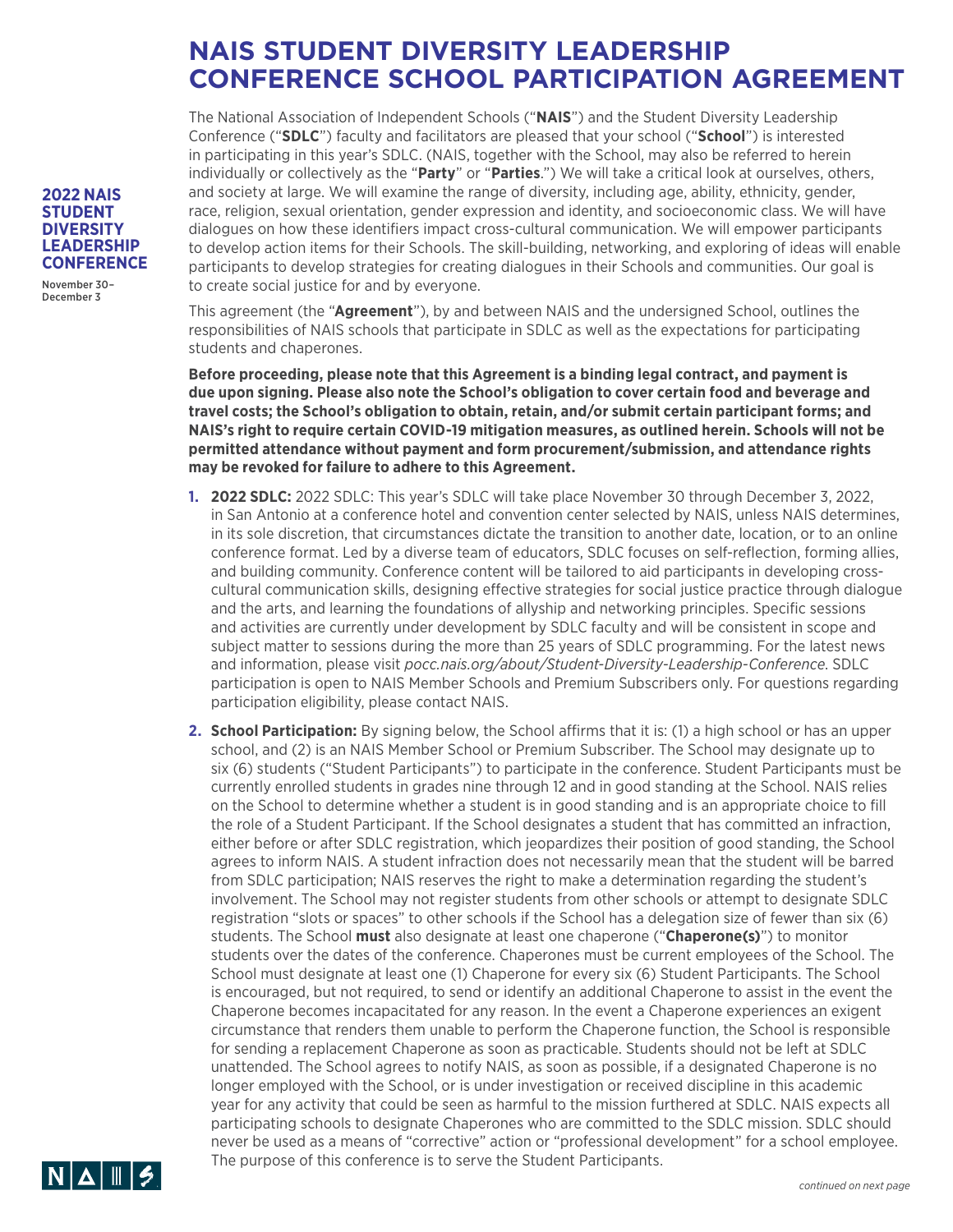The School represents that, based on its knowledge and best judgment, the registered Student Participant(s) have the maturity and self-confidence to participate in SDLC and to conduct themselves in a manner consistent with the SDLC Student Handbook and the School's conduct rules.

- **3. School Responsibilities:** By signing below, the School acknowledges and agrees that failure to fulfill its responsibilities, as outlined below, may result in removal from SDLC and may further result in a temporary or permanent ban from future SDLC activities. By electing to participate in the 2022 NAIS Student Diversity Leadership Conference, the School agrees to undertake the following duties and responsibilities:
	- **a. Registration Fees:** The registration fee for each Student Participant is \$685 (six hundred and eighty-five USD per Student Participant). Chaperones are not permitted to attend any part of SDLC and must remain in close proximity to the SDLC site. Chaperones may register for and participate in the NAIS People of Color Conference ("**PoCC**"), which runs concurrently with SDLC. SDLC space is limited, and planning revolves around the numbers submitted during this registration process. **Therefore, upon signing this Agreement, the obligation to pay the registration fees is unconditional and payment is owed at the time of registration**. However, if the School elects to pay by purchase order, the registration fees must be received by NAIS no later than Friday, November 11, 2022, at 12 AM ET. This registration fee obligation is unequivocal; failure to pay registration fees invalidates the School's participation. Refunds in whole or part will not be provided for any reason, including but not limited to the absence or removal of a Student Participant or the School for any reason.
	- **b. Other Costs:** (i) **Meals:** NAIS will provide snacks, lunch, and dinner for Student Participants during the SDLC event on Thursday and Friday; the School is responsible for all other food and beverage for Student Participants and all food and beverage for Chaperones. (ii) **Travel, Misc.:** The School is responsible for all travel costs for all Student Participants and Chaperones, including but not limited to ground transportation, flights, and lodging. The School is also responsible for any associated fees/charges regardless of any changes to the School's participation in SDLC, the participation of any individual, or SDLC changes due to a Force Majeure event as described below. If exigent circumstances result in NAIS incurring any expenses on behalf of the School or its Student Participants or Chaperones, the School agrees to reimburse NAIS within 30 (thirty) days of NAIS incurring the charge.
	- **c. School Trip/Travel Measures**: NAIS is pleased to provide the venue and event for the Student Participant(s)/Chaperone(s). As outlined below, out of an abundance of caution, NAIS is requiring parental consent, assumption of risk, and medical authorization documentation. However, the School is solely responsible for taking reasonable steps to ensure safe travel and attendance at SDLC, a School-related event. Therefore, the School should take all the reasonable steps it deems necessary and otherwise would in the event of School-sponsored or related trips, travel, or activities, including but not limited to: sharing information with Students, parents/ guardians, and Chaperones; procuring medical authorizations; outlining and implementing plans and permissions related to prescription medication; and executing legal documents impacting liability for the School or parents/guardians.
	- **d. Authorization/Agreement Forms:** This Agreement is by and between NAIS and the School; as stated in section 3c above, the School is responsible for implementing and procuring the safety and related plans, protocols, and documentation it uses for School-related trips, travel, and activities. Additionally, NAIS recognizes (1) that the success of the program relies on the understanding and support of Student Participants, Chaperones, and the students' families, and (2) unforeseen circumstances may arise that require NAIS or the School to arrange for medical treatment for Student Participants. Therefore, it is the School's obligation to:



#### **2022 NAIS STUDENT DIVERSITY LEADERSHIP CONFERENCE**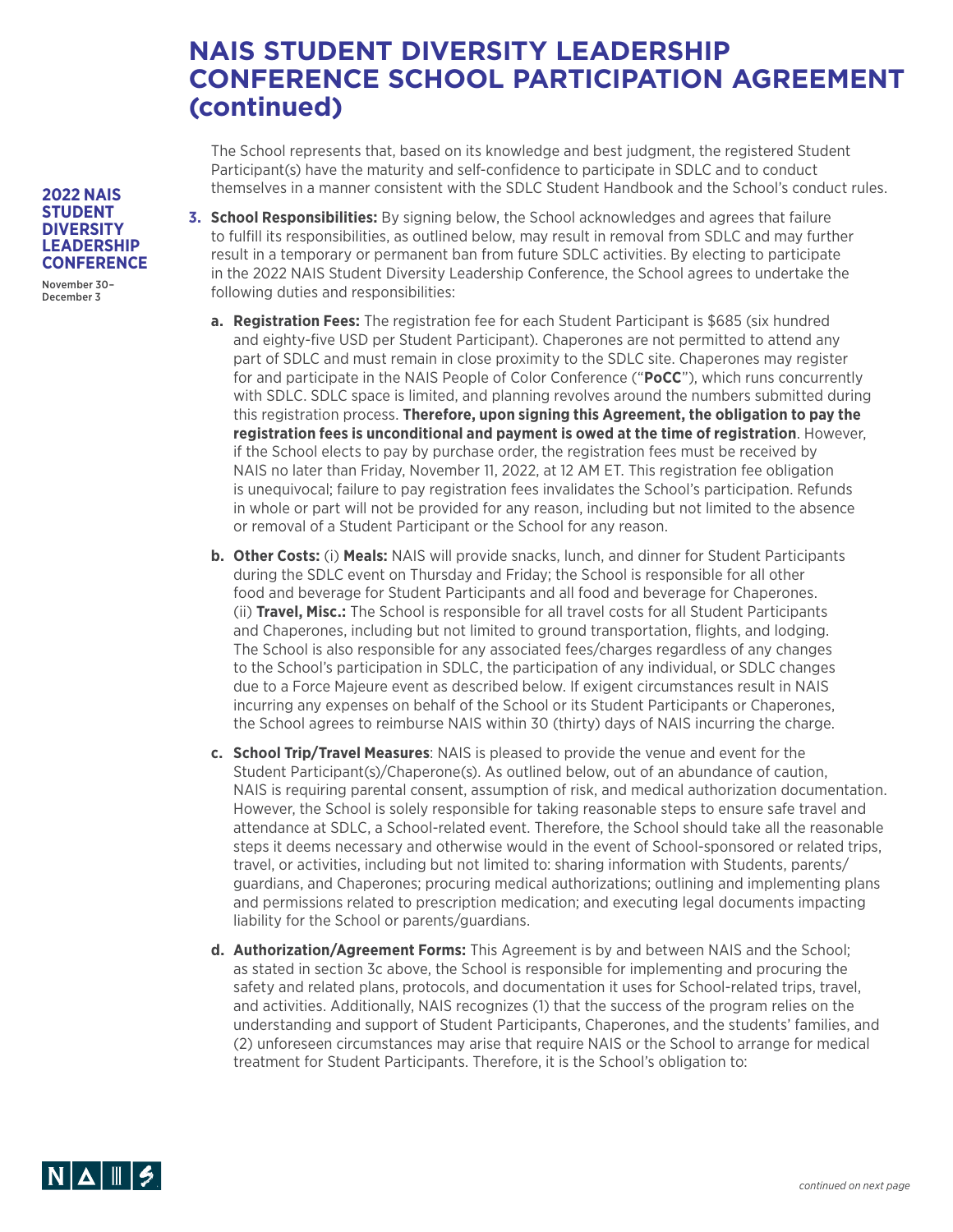➸**Obtain and retain in its files:** signed copies of all Student Participants' **SDLC Family Agreements**, which must be signed by the Student Participants and their parents/guardians, and signed copies of the **SDLC Chaperone Agreements**, signed by the Chaperones. As the School is responsible for its participants, it is responsible for distributing the documents, ensuring they are reviewed and signed, and procuring the signed copies no later than November 4, 2022. It is the School's responsibility to maintain these signed forms for at least four (4) years after the conclusion of this year's SDLC. NAIS reserves the right to request and review any and all forms, and the School agrees to provide the signed forms to NAIS immediately upon request. Failure to produce signed forms in a timely manner, pursuant to this Agreement, may result in the expulsion of the School's participants.

➸**Provide signed copies:** All Student Participants' **SDLC Family Agreements**, which must be signed by the Student Participants and their parents/guardians, must be submitted to NAIS no later than November 4, 2022. NAIS will provide additional information about how to send/upload these forms. Failure to provide signed copies of this Agreement may result in the exclusion of the Student Participants or School from SDLC.

Both of the forms mentioned above include a reference to the SDLC Student Handbook, which must be read by Student Participants and Chaperones. Schools can find the SDLC Student/Family Agreement, the SDLC Chaperone Agreement, and the SDLC Student Handbook on the NAIS website.

- **4. SDLC Student Handbook and Conduct:** The School, Student Participants, and Chaperones are all expected to read the SDLC Student Handbook in its entirety. The SDLC Handbook does not constitute a contract. NAIS reserves the right to edit or update the SDLC Student Handbook at any time. Additionally, NAIS may promulgate additional information, including instructions or guidelines, to facilitate the SDLC program. The School agrees to familiarize itself with all such information and that its participants (Student Participants and Chaperones) will comport themselves accordingly. Due to the nature of the program and age of its participants, NAIS oversight may, at times, be limited and reliance on Chaperones and Student Participants' reasonable choices and rule-following is essential. The success of SDLC requires the commitment of Student Participants and Chaperones to follow any instructions provided by NAIS or its representatives.
- **5. Removal/Unexpected Departure:** Should NAIS determine, in its sole discretion, that any Student Participant or Chaperone has violated any policy in the SDLC Student Handbook, Family Agreement, or Chaperone Agreement, or acted inconsistently with its spirit or purpose, or otherwise negatively interfered with the SDLC program or its mission, that individual will be precluded from further participation in SDLC sessions and activities. In the event that a Student Participant or Chaperone is asked to leave the conference, or must depart early due to exigent circumstances, the School will be the ultimate responsible Party for physically retrieving, or ensuring the physical retrieval by a lawful parent/guardian, of the student to escort them home or to their intended destination. NAIS will not be responsible for any additional costs or fees associated with lodging or travel of any Student Participant or Chaperone who chooses to leave or is asked to leave the conference. By signing this Agreement, the School agrees to full responsibility of any such fees or costs. NAIS also reserves the right to limit the involvement of the School and its students/chaperones, within its sole discretion, if NAIS determines doing so is in the best interests of the program and its participants. Additionally, SDLC participation is solely for Student Participants, SDLC faculty, Chaperones (to the extent necessary to perform the Chaperone function and as otherwise permitted by NAIS, which does not include attending the conference sessions), and NAIS staff. Attendance by guests, including friends, family, Chaperones, or other School community members, is prohibited. However, in the event persons unassociated with SDLC but associated with the Student Participants or School are present at or around the SDLC venue, please note that the actions of others connected with the Student Participant or Chaperone (e.g., family members or friends) may warrant limitations or removal from the program, as determined in NAIS's sole discretion. The School agrees to abide by and support any NAIS determination that a violation of the SDLC Student Handbook or other similar infraction has occurred. The School understands that it is not entitled to a replacement participant, and in no event will a refund be provided for any School participant who is removed by NAIS pursuant to this provision.



**2022 NAIS STUDENT DIVERSITY LEADERSHIP CONFERENCE**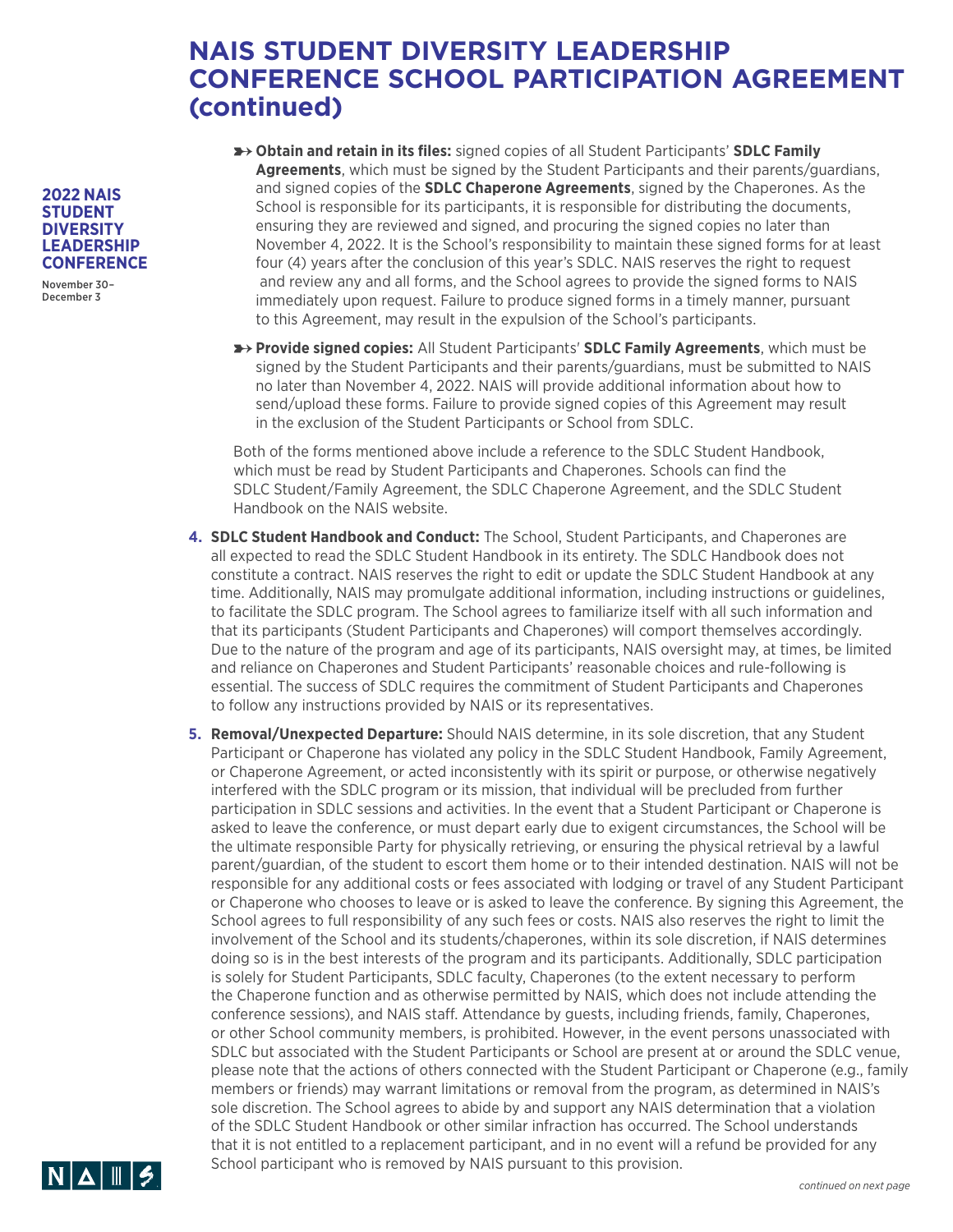- **6. Communicable Diseases:** NAIS reserves the right to develop and enforce health-related policies at SDLC to reduce the spread of communicable diseases, including but not limited to COVID-19. Such policies may include but shall not be limited to: vaccine, testing, and/or masking requirements; symptom screening; and imposed isolation or quarantine or exclusion from SDLC events as a result of illness. The School will be informed of NAIS's communicable disease policy in advance of SDLC. Failure to comply with any NAIS policies may be grounds for removal from SDLC. Notwithstanding these potential measures, NAIS cannot guarantee an environment free of communicable diseases, including COVID-19. By signing below and attending SDLC, the School acknowledges the inherent health risks in traveling to and from and attending the event.
- **7. Indemnification:** The School, on behalf of its trustees, directors, officers, employees, students, parents, volunteers, and agents, agrees to defend, indemnify, and hold harmless NAIS, and its trustees, employees, volunteers, and agents, from and against any and all claims, actions, losses, liabilities, damages, and expenses, including reasonable attorney fees, arising out of or resulting from (1) the School's breach of this Agreement, including any of its representations and warranties; (2) the failure of the School, Student Participant, or any Chaperone to comply with all applicable health, safety, and other policies of NAIS or the SDLC venue; or (3) claims or actions for bodily injury, emotional distress, death, sickness, property damage, or any other injury or damage to the person or property of the School and any and all Student Participants and Chaperones incurred during or in connection with such person's participation in SDLC, whether during or after program hours and including travel to and from the conference, except to the extent caused by the gross negligence or willful misconduct of NAIS.
- **8. Insurance:** The School agrees to maintain adequate insurance coverage as is necessary to fulfill its obligations under this Agreement. Such insurance may include but is not limited to: general liability insurance, workers' compensation insurance, and property insurance. Upon NAIS's written or oral request, the School shall promptly provide evidence of such insurance coverage.
- **9. Force Majeure:** In its sole discretion, NAIS may make any changes to SDLC including but not limited to changing location, dates, timing, or moving to a virtual platform if it is impossible, impractical, or illegal to fulfill the terms of this Agreement. In the case of a Force Majeure event, NAIS shall be released from any liability or damages thereunder, there will be no refunds, and NAIS shall not be responsible for any costs or fees incurred by the School.
- **10.Governing Law:** This Agreement shall be governed by the laws of the District of Columbia. The Parties agree that any claim, controversy, or dispute arising out of this Agreement or the School's participation in the 2022 SDLC shall be brought in a court of competent jurisdiction within the District of Columbia. The Parties waive any objection to the jurisdiction of the state and federal courts within the District of Columbia.
- **11. Signature Authority:** Each Party has the full power and authority to enter into and perform this Agreement, and the person signing this Agreement on behalf of each Party has been properly authorized and empowered to enter into this Agreement.
- **12. Severability:** In the event that any provision of this Agreement becomes or is declared by a court of competent jurisdiction to be illegal, unenforceable or void, this Agreement shall continue in full force and effect without said provision.
- **13. Amendment:** This Agreement cannot be amended or modified absent a writing signed by NAIS and the School.



#### **2022 NAIS STUDENT DIVERSITY LEADERSHIP CONFERENCE**